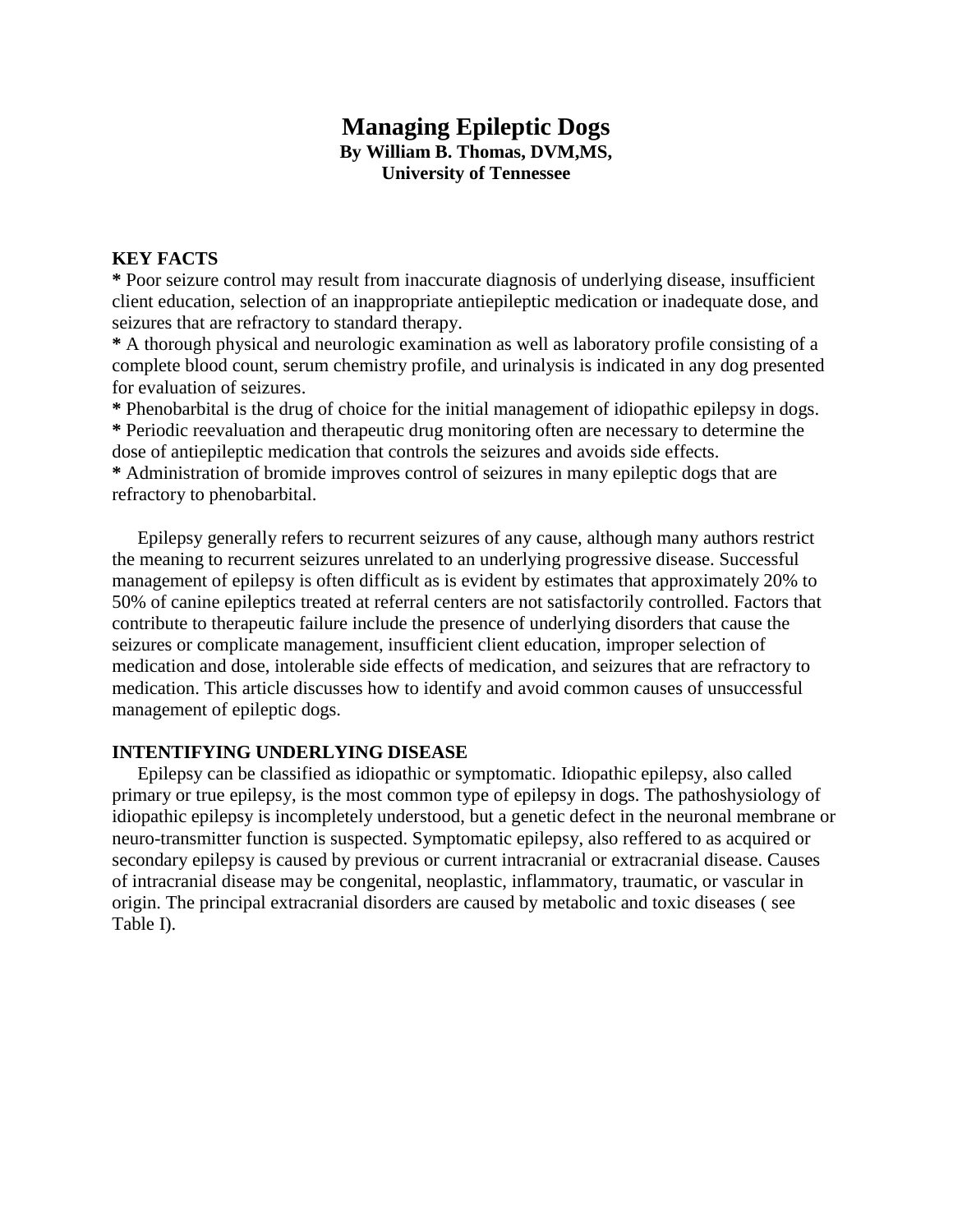| <b>Table I</b><br><b>Common Causes of Seizures in Dogs</b> |                         |                         |                         |  |
|------------------------------------------------------------|-------------------------|-------------------------|-------------------------|--|
| <b>Age of Onset--</b>                                      | $<$ 1 Year              | 1-5 Years               | >5 Years                |  |
| Cause                                                      |                         |                         |                         |  |
| <b>IDIOPATHIC EPILEPSY</b>                                 |                         | $\overline{\mathbf{X}}$ |                         |  |
| <b>SYMPTOMATIC EPILEPSY</b>                                |                         |                         |                         |  |
| Extracranial                                               |                         |                         |                         |  |
| -Metabolic                                                 |                         |                         |                         |  |
| --Hypoglycemia                                             |                         |                         | $\mathbf X$             |  |
| --Hypocalcemia                                             |                         | $\mathbf X$             | $\mathbf{X}$            |  |
| --Hepatic encephalopathy                                   | $\mathbf X$             |                         | $\overline{\mathbf{X}}$ |  |
| --Hyperlipoproteinemia                                     |                         | $\mathbf X$             | X                       |  |
| -Toxic                                                     | $\mathbf X$             | $\overline{\mathbf{X}}$ | $\overline{\mathbf{X}}$ |  |
| П                                                          |                         |                         |                         |  |
| Intracranial                                               |                         |                         |                         |  |
| -Developmental                                             |                         |                         |                         |  |
| --Hydrocephalus                                            | $\overline{\mathbf{X}}$ |                         |                         |  |
| --Lissencephaly                                            | $\mathbf X$             |                         |                         |  |
| --Metabolic storage<br>diseases                            | $\mathbf X$             |                         |                         |  |
| -Neoplastic                                                |                         |                         | $\mathbf X$             |  |
| -Inflammatroy                                              |                         |                         |                         |  |
| --Rabies                                                   | $\mathbf X$             | $\mathbf X$             | $\mathbf{X}$            |  |
| --Distemper                                                | $\mathbf X$             | $\mathbf X$             | $\mathbf X$             |  |
| --Rickettsial diseases                                     | $\mathbf X$             | $\mathbf X$             | $\mathbf X$             |  |
| --Protozoal diseases                                       | $\mathbf X$             | $\mathbf{X}$            | $\mathbf{X}$            |  |
| --Fungal diseases                                          | $\mathbf X$             | $\mathbf X$             | $\mathbf{X}$            |  |
| --Granulomatous<br>Meningo-Encephalitis                    |                         | $\mathbf{X}$            |                         |  |
| -Trauma                                                    | $\mathbf X$             | $\mathbf{X}$            | $\mathbf{X}$            |  |
| Vascular                                                   |                         |                         | $\mathbf X$             |  |

Identification of an underlying intracranial or extracranial disease is extremely important. Therapy of seizures due to progressive disease requires not only medical control of seizures but management of the underlying disease. Because a definitive diagnosis of idiopathic epilepsy is seldom possible, the diagnostic approach is designed to identify any underlying disease.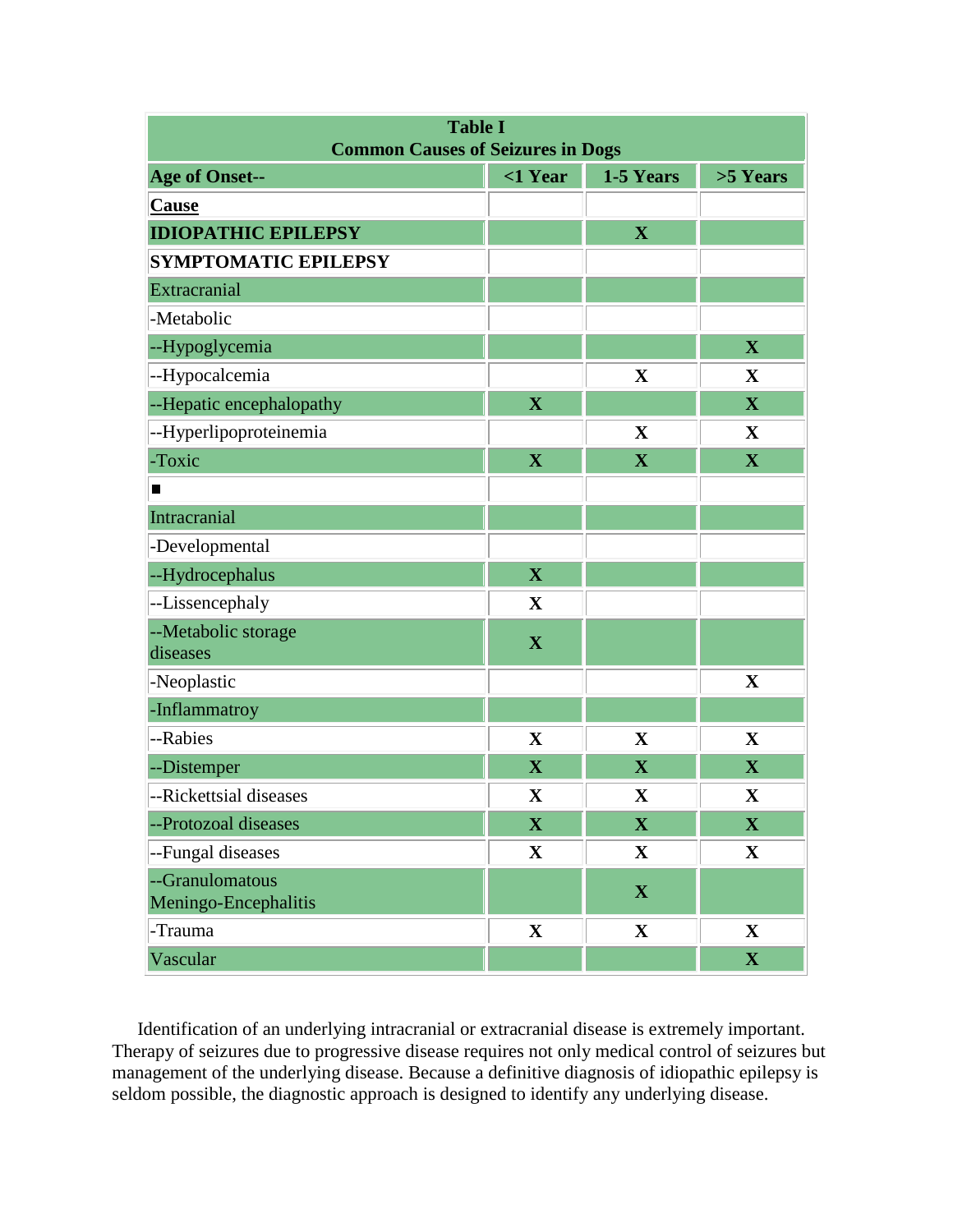The initial evaluation of any dog presented for evaluation of seizures should include a complete history; physical and neurologic examination; and laboratory profile consisting of a complete blood cound, serum chemistry profile, and urinalysis. Selection of other diagnostic tests should be based on the results of this initial evaluation.

#### **HISTORY**

Because many dogs presented for evaluation of seizures are normal on examination and laboratory evaluation, the history often is the most important component of the assessment. The age of onset is useful in narrowing the list of diagnostic differentials. In dogs with idiopathic epilepsy, the first seizure usually occurs between one and five years of age. When the onset of seizures occurs at younger than one year or older than five years of age, an underlying disease usually is responsible for the seizures.

Seizures can usually be classified as generalized or focal on the basis of the owner's description of the seizure. Generalized seizures, which are the most frequently recognized type, are usually characterized by unconsciousness, symmetric motor activity (e.g., opisthotonos or extension of the limbs followed by paddling and chewing movements) and autonomic signs (e.g., salivation, urination, and defecation). Milder generalized seizures sometime are recognized. With such seizures, the dog may remain conscious and have limited involuntary movement.

Focal seizures, also called partial seizures, are manifested by asymmetric motor activity (e.g., twitching of one side of the body) or bizarre, complex behavior (e.g., tail chasing, 'fly biting', or aggression). Consciousness may or may not be impaired during the focal seizure. A total seizure may progress to a generalized seizure. Classification of seizures is important because focal seizures usually indicate the presence of an underlying disease.

The history may provide evidence of a previous or current disorder that is responsible for the seizures. The owner should be questioned about illnesses or trauma, the possibility of intoxication, and vaccination history.

#### **Physical Examination**

Many underlying metabolic, infectious, and neoplastic diseases may be detected by careful physical examination, which includes examination of the ocular fundi. The neurologic examination should include assessment of behavior and gait, procrioception of all limbs, and cranail nerves (including the menace response to each eye and conscious facial sensation). Asymmetric deficits, such as circling, hemiparesis, blindness in one eye, or decreased sensation on one side of the face strongly suggest a focal intracranial lesion, such as neoplastic, inflammatory, or vascular disorders.

Generalized deficits suggest an extracranial or diffuse intracranial disorder. Because transient generalized deficits, such as blindness, depression, and ataxia, may rsult from any seizure (even i9n dogs with idiopathic epilepsy), the examination should be repeated if generalized abnormalities are detected soon after a seizure. Dogs with idiopathic epilspesy do not have interictal neurologic deficits.

#### **Laboratory Examination**

A complete blood cound, serum chemistry porfile, and urinalysis are indicated primarily to detect metabolic disorders. Liver function tests, such as serum bile acids or blood ammonia concentrations, should be performed if hepatic encephalopahty is suspected. Blood led evaluation is indicated in young dogs and dogs from areas with a high incidence of lead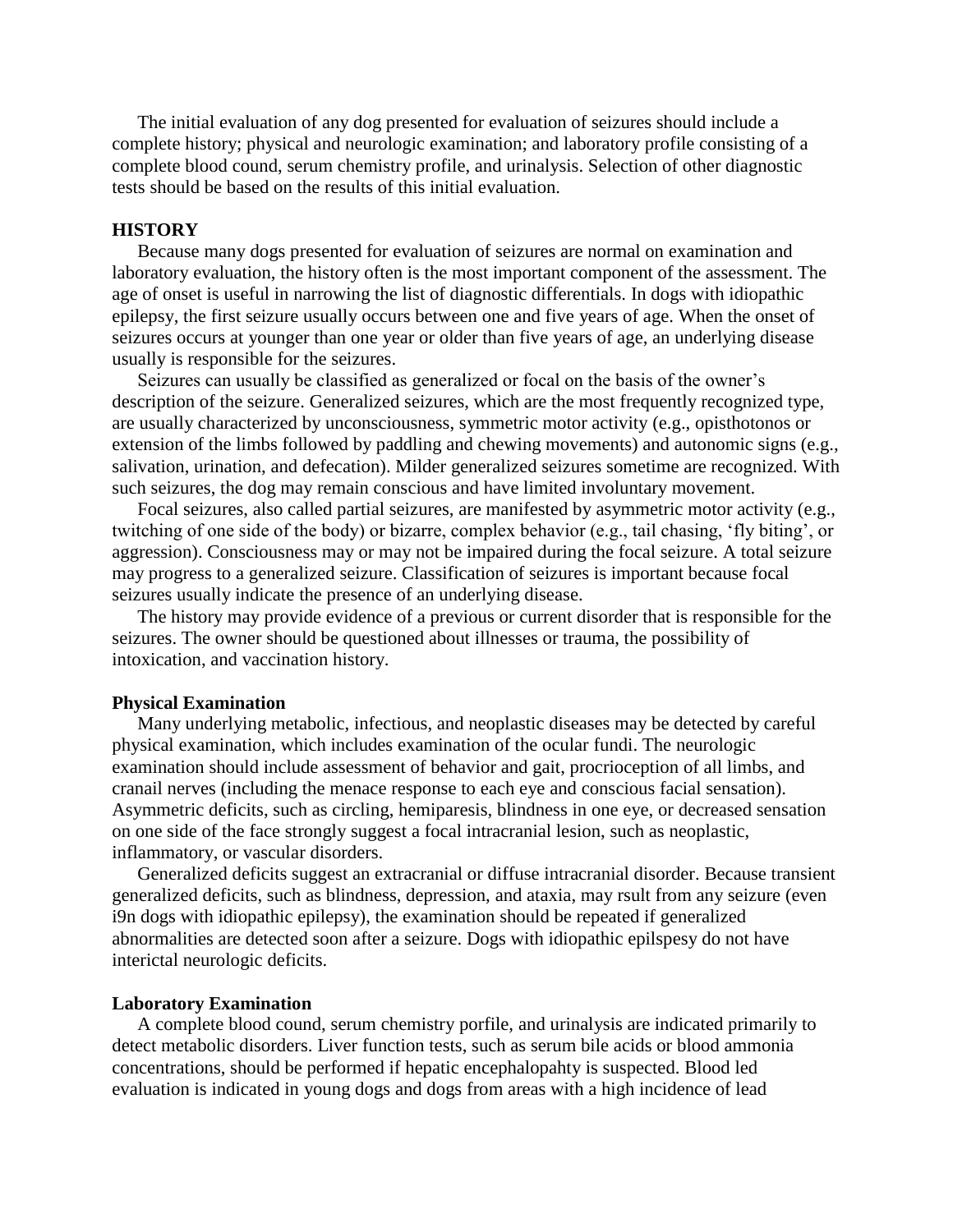poisoning.

#### **Additional Diagnostic Tests**

Other diagnostic procedures, such as radiography and serum titers for infectious diseases, may be indicated based on the initial evaluation. Computed tomography or magnetic resonance imaging is indicated in dogs older than five years of age and in dogs with persistent neurologic deficits; these procedures are able to detect intracranial lesions, such s tumors. Cerebrospinal fluid analysis should be considered ot detect inflammatory disorders in dogs younger than one year of age and in dogs with persistent neurologic deficits. Computed tomography or magnetic resonance imaging should precede cerebrospinal fluid collection in dogs suspected intracranial masses because removal of cerebrospinal fluid from dogs with increased intracranial pressure can cause dangerous shifts in brain tissue.

Diagnosis of idiopathic epilepsy is appropriate in dogs that have (1) generalized seizures, (2) an onset of seizures between one and five years of age, (3) no abnormalities on physical and neurologic examination, and (4) normal laboratory evaluations. Idiopathic epilepsy is always a tentative diagnosis; if other abnormalities develop or if seizures become unresponsive to therapy, the diagnosis should be reconsidered.

#### **PERCIPITATING FACTORS**

Concurrent disease, stress, or drug administration may complicate the management of epileptic dogs. Infections or metabolic disturbances may increase seizures activity in an otherwise well-controlled epileptic. Because estrogen increases susceptibility to seizures, estrus may provoke seizures in some epileptic dogs. Some medications, including phenothiazine tranquilizers, ketamine, and ivermectin, any increase seizure activity. Changes the dog's normal routine, such as travel, may cause sleep deprivation, which has shown to precipitate seizures in humans. A previously well-controlled epileptic should be evaluated for precipitating factors if seizures suddenly increase.

#### **INSUFFICIENT CLIENT EDUCATION**

Insufficient client education may result in client anxiety, unrealistic expectations, or noncompliance. The decision to begin drug therapy should be based on the frequency and severity of seizures and the owner's concerns. Because epilepsy refers to recurrent seizures, the term is correctly applied only after more than one seizure has occurred. In dogs with idiopathic epilepsy, treatment after the second seizure should be considered because early treatment may improve the prognosis for successful control of epilepsy. Some authors recommend antiepileptic drug therapy for dogs with seizures that occur more frequently than every four to eight weeks, episodes of status epilepticus, or clusters of several seizures daily.

Before drug therapy is started, the owner should understand the goals of therapy, potential side effects, and the cost and effort involved in managing an epileptic dog. Although completely eliminating seizures is ideal, a more realistic goal of therapy is to decrease the frequency and severity of seizures without causing unacceptable side effects. Many antiepileptic drugs cause mild sedation, polydipsia, polyuria, and polyphagia. The sedative effect usually diminshes after several weeks of therapy. Unless informed of the nature of these side effects, owners may become alarmed and stop therapy or reduce the dose.

Owners should also understand that several weeks of therapy are usually required to achieve a therapeutic serum concentration and that it is unrealistic to expect immediate reduction in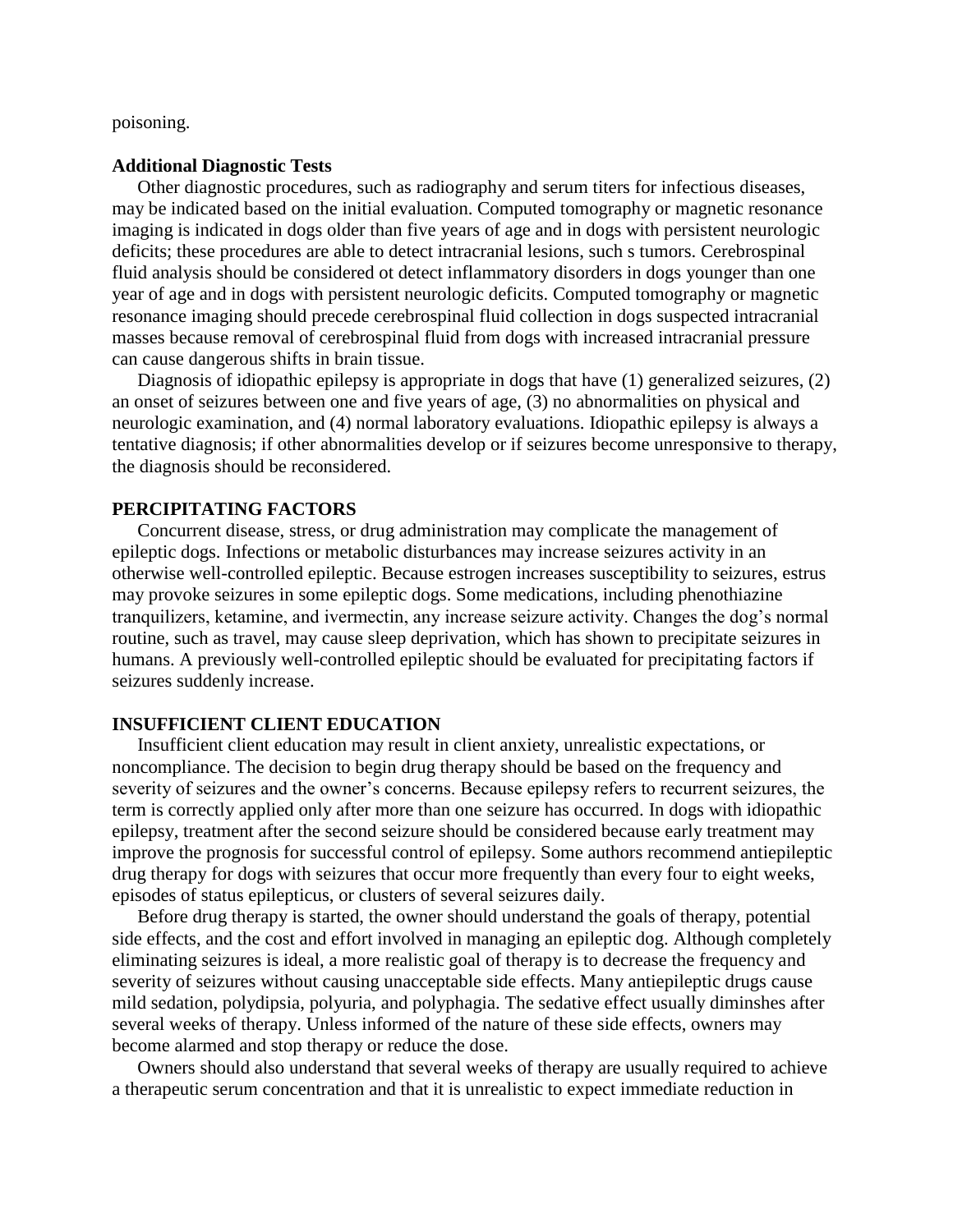seizure activity. Periodic evaluations and dose adjustments usually are required to achieve optimum effects. Long-term therapy with most antiepileptic drugs, especially at high doses, can produce hepatotoxicity that may limit therapy. Owners must understand that their dogs may require daily medication for the remainder of their lives. Maintenance antiepileptic drug therapy is inappropriate if the owner is unable or unwilling to commit the necessary time, effort and expense.

# **INEFFECTIVE DRUGS**

The choice of antiepileptic drugs ideally should be used on results of well-controlled clinical studies. The sporadic natural history of seizures, subjective criteria, I usually used to evaluate efficacy, and the reluctance to withhold therapy in lieu of a placebo have precluded well designed clinical trials. Nevertheless, ased on clinical experience and pharmackinetic data, phenobarbital is currently considered the drug of choice for the initial management of epilepsy in dogs. Primidone is also effective but may be more likely to cause hepatotoxicity. The short halflives of thenytoin, carbamazepine, diazepam and valproic acid in dogs limit their use as single agents for the control of canine epilepsy.

#### **INADEQUATE DOSE**

One of the most common causes of poor seizure control is a dose that is too low. The oral dose of phenobarbital or primidone correlates poorly with serum concentrations because of variability in metabolism among dogs. Ideal management therefore requires measuring serum concentrations in each patient to help determine the proper dose.

The serum concentration should be measured when a steady state has been reached (that is, when the amount of drug eliminated is replace by drug being administered). After starting therapy or after any change in dose, five to six half-lives are required to achieve a steady state. Thus, for phenobarbital, serum concentration should be measured during the second week of therapy and two weeks after any change in dose. Therapeutic monitoring also should be done when there are signs of toxicity or poor seizure control; in addition, routine monitoring should be done every six months.

An adjustment in dose can be made based on analysis of serum collected immediately before the next dose (i.e., through concentration). If the seizures are poorly controlled and the serum concentration is low, the owner should be questioned to make sure that the dog is consistently receiving the recommended dose. If compliance is good, the dose should be increased. For drugs that are cleared by first-order kinetics (e.g., phenobarbital), the new dose can be calculated by the following formula:

## **New dose - Current dose x (Target Concentration / Measured concentration)**

The target range for phenobarbital is 20 to 45 micrograms/ml (see Table II). Although monitoring serum concentrations is a useful guide, target ranges are average values and seizure control and side effects should be assessed carefully on an individual basis. Rigid adherence to the target range should be avoided. Some dogs may be managed well with serum concentrations below the expected target range; others may suffer unacceptable side effects at serum concentrations within the target range.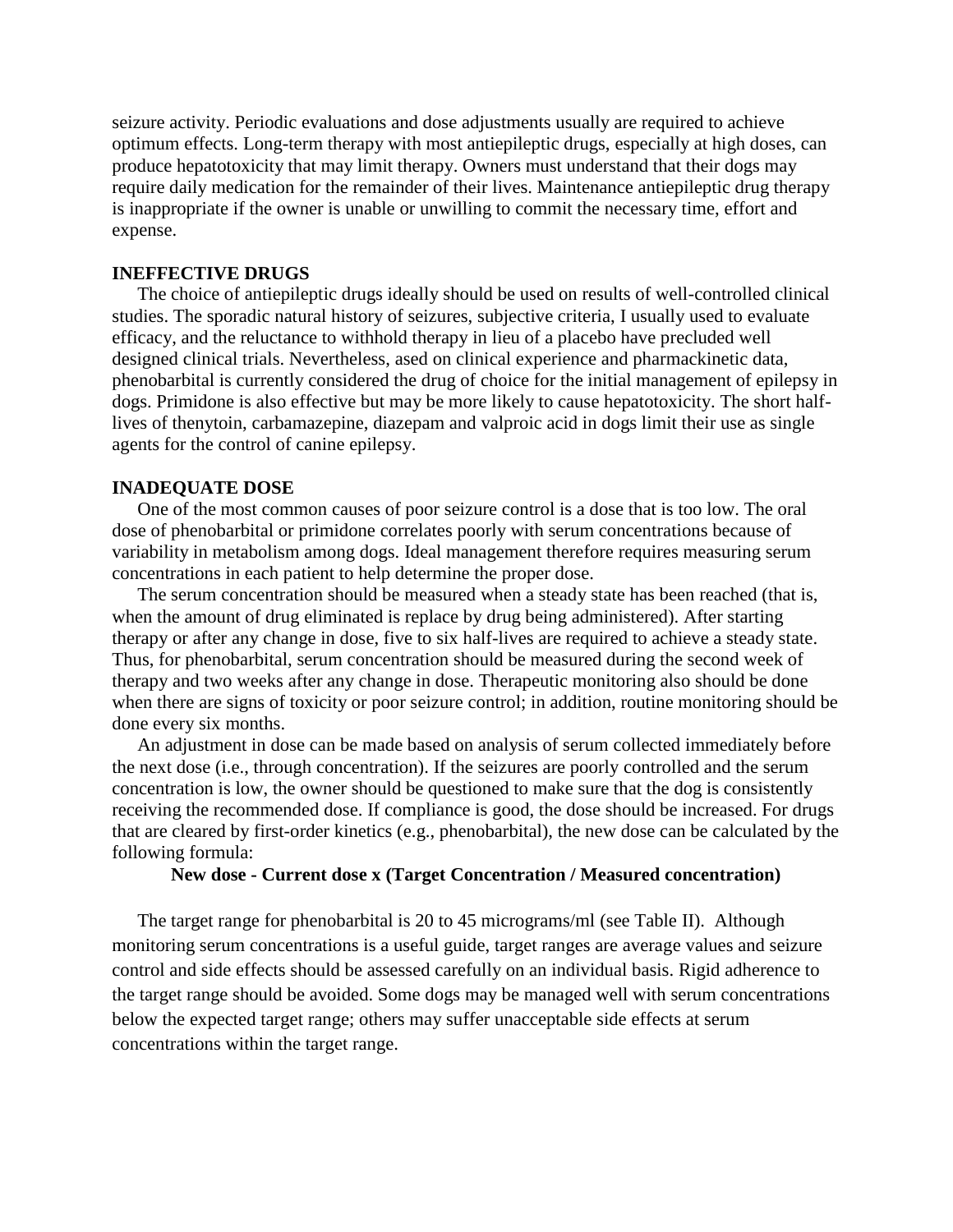| Drug                     | <b>Dose Regimen</b>                                        | <b>Time to Reach</b><br><b>Steady State</b> | <b>Target Serum</b><br><b>Concentration</b>          |  |
|--------------------------|------------------------------------------------------------|---------------------------------------------|------------------------------------------------------|--|
| <b>Phenobarbital</b>     | $2-5$ mg / kg<br>2 times / day                             | $10-18$ days                                | $ 20-45$ microgram / ml                              |  |
| Primidone                | $5-10$ mg / kg<br>3 times / day                            | 10-18 days                                  | 20-45 microgram / ml<br>(phenobarbital $C$ )         |  |
| <b>Potassium Bromide</b> | $\left 20 \right  \text{mg} / \text{kg}$<br>1 time $/$ day | 4 months                                    | $0.7 - 1.9$ mg / ml<br>(bromide $\ast c$ )           |  |
| <b>Chlorazepate</b>      | $2$ mg / kg<br>2 times / day                               | $NA*b$                                      | 500-1900 ng / ml $*d$<br>(nordiazepam $C$ )          |  |
| <b>Valproate</b>         | $60 \text{ mg} / \text{kg}$<br>$3 \times / day$            | $NA*b$                                      | 50-150 microgram / ml $*d$                           |  |
| <b>Mephenytoin</b>       | $10 \text{ mg} / \text{kg}$<br>3 times / day               | $5-7$ days                                  | 25-40 microgram / ml $*d$<br>$(5 - phenylhydantoin)$ |  |

# **Table II Antiepileptic Drugs for Dogs**

*\*a). Currently, primidone and phenytoin are the only drugs labeled for the treatment of canine epilepsy. Other antiepileptic drugs must be used in an extralabel fashion. Bromide must be custom formulated, and suppliers may require the veterinarian to contact the U.S. Food and Drug Administration.*

- *\*b). Not applicable; steady state is not reached at the indicated dosage frequency.*
- *\*c). Represents the active metabolite or compound that should be measured.*
- *\*d). Human values; canine values are not known*

## **HEPATOTOXICITY**

Occasionally, the development of hepatotoxicity complicates management of epileptic dogs. Most dogs receiving long-term antiepileptic drug therapy have moderate increases in serum alkaline phosphatase (SAP) and alanine transaminase (ALT) without serious liver dysfunction. Less commonly, severe and even fatal hepatotoxicity occurs. With the use fo phenobarbital, prolonged serum concentrations of greater than 35 micrograms/ml may increase the risk of serious liver disease.

A physical examination, complete blood count, serum chemistry profile, serum phenobabital concentrations, and bile acids should be assessed every 5 to 12 months in dogs receiving phenobarbital or primidone. Evidence of hepatotoxicity includes lethargy, ataxia, icterus, ascites, decreased albumin, proportionatley larger increases in alanine transaminase than serum alkaline phosphatase, increased bile acids and rising serum concentrations of phenobarbital despite a constant oral dose. If hepatotoxicity is suspected, potassium bromide should be used instead of phenobarbital. If phenobarbital is discontinued early enough, liver changes are potentially reversible.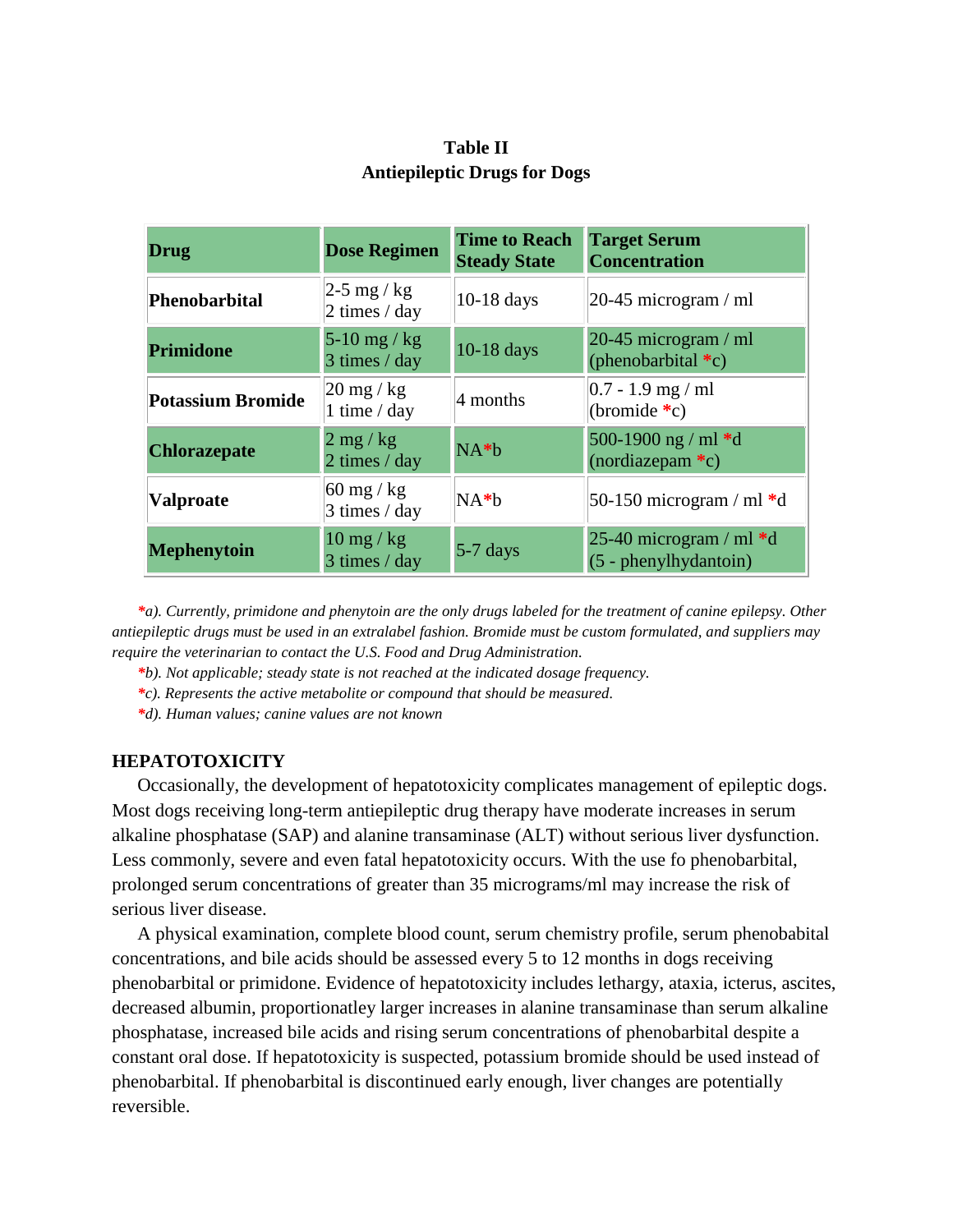# **REFRACTORY EPILEPSY**

Epileptic dogs should not be considered refractory to medication until (I) secondary causes of seizures and precipitating factors have been excluded and (2) either serum concentrations are within the target range or the dog is suffering from unacceptabel side effects. A common mistake is to add a second drug before adequate serum concentrations of the first drug are achieved. Several alternative medicaitons are available for the management of epileptic dogs that are truly refractory to phenobarbital.

The addition of potassium bromide improves seizure control in approximately 80% of dogs with epilepsy that is refractory to phenobarbital or primindone; 21% to 26% of dogs will become seizure-free. Because of its minimal effects on liver function, bromide is also indicated in epileptic dogs with liver disease. The long half-life of bromide (16.5 to 25 days) means that two to three weeks are required before bromide levels enter the target range and three to four months are required before a steady state is attained. Bromide concentrations should be measured at one and four months after initiating therapy.

Side effects of combined therapy with phenobarbital and bromide include polyuria, polydipsia, polyphagia, transient sedation, and rarely, pancreatitis. Ataxia may occur at serum concentrations of bromide greater than 1.5 mg/ml. If seizures become well controlled, the phenobarbital dose can be gradually tapered to the lowest dose that controls seizures. Some dogs can be managed with bromide alone. In fact, there is ample evidence that treatment of human epileptics with multiple drugs is usually no more effective than therapy with a single agent.

Several other drugs have been used to improve seizure control in dogs refractory to standard therapy. Specific recommendations are not feasible because the clinical usefulness, and in some cases the pharmacokinetics of these drugs have not been fully studied. Because of drug interactions, serum concentrations of each medication should be carefully monitored when administering multiple drugs. Chlorazepate valproate, or mephenytoin may improve seizure control when administered in addition to phenobarbital.

In some epileptic dogs (especially large breeds) that are appropriately managed, seizures cannot be adequately controlled without unacceptable side effects. Some owners may accept partial control if they understand that seizures of short duration are rarely life threatening. Frequent or severe seizures, especially episodes of status epilepticus, may severely compromise the dog's quality of life and necessitate euthanasia.

As research increases our understanding of the cellular pathogenesis of seizures and mechanisms of antiepileptic drug actions, newer antiepileptic drugs are becoming available. Although,not yet routinely used in veterinary medicine, surgical therapy is indicated in human patients with certain types of medically intractable epilepsy. Improvements in imaging and electrophysiologic techniques in veterinary medicien may allow surgery to be considered for epileptic dogs refractory to medical management.

#### **CONCLUSION**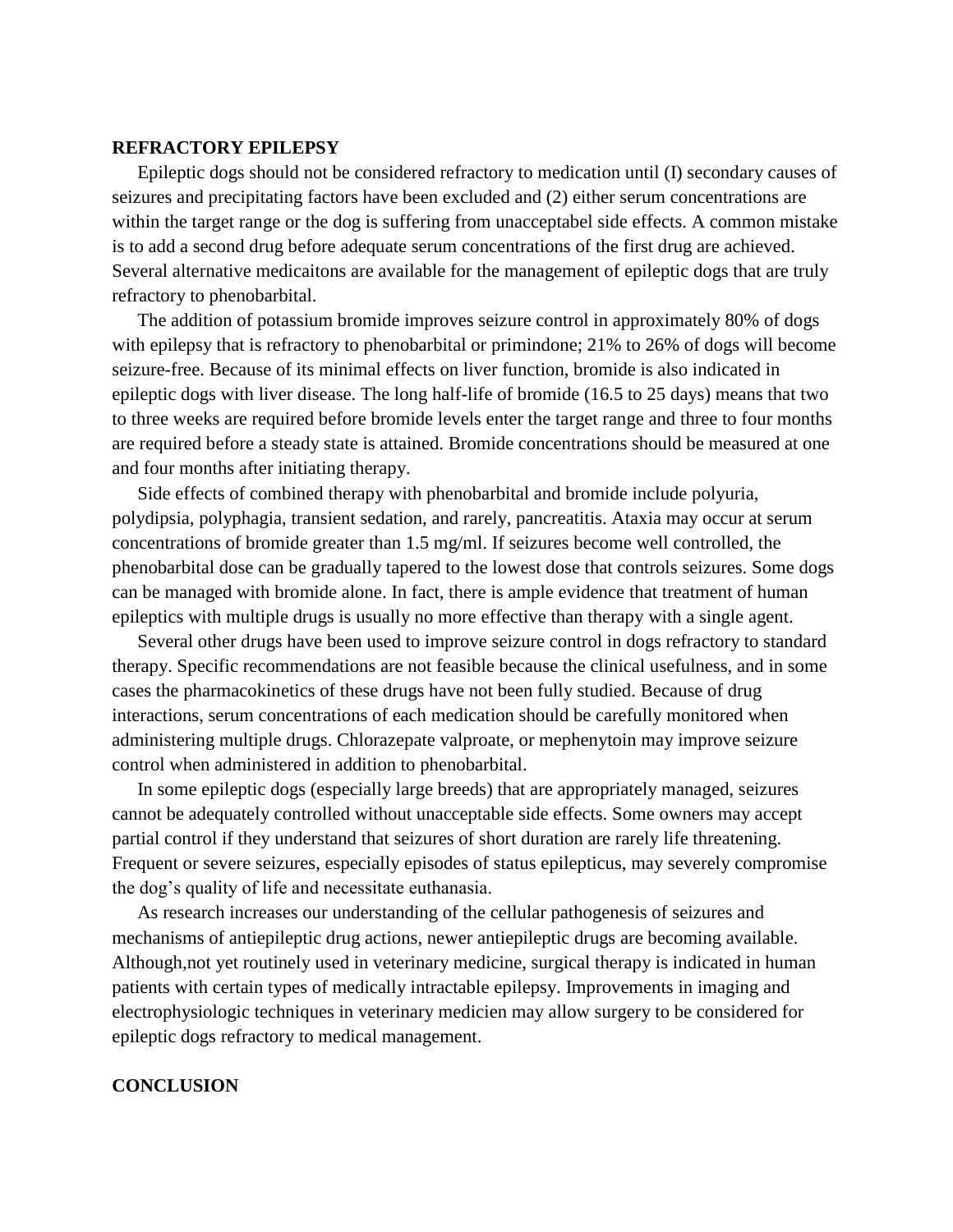Appropriate management of epileptic dogs entails obtaining an accurate diagnosis, ensuring proper client education, selecting an appropriate antiepileptic medication, and periodic evaluation and therapeutic drug monitoring to determine a dose that controls the seizures and avoids side effects. If seizures are still poorly controlled, the use of bromide is often beneficial. By following these principles, seizures can be controlled in most dogs with idiopathic epilepsy.

#### **ACKNOWLEDGMENT**

The author thanks Robert Selcer, DVM,MS and Elizabeth Shull, DVM of the Department of Clinical Sciences, University of Tennessee, for their assistance in the preparation of this manuscript.

#### **ABOUT THE AUTHOR**

Dr. Thomas is affiliated with the Department of Small Animal Clinical Sciences, College of Veterinary Medicine, University of Tennessee, Knoxville, Tennessee. Dr. Thomas is a Diplomate of the American College of Veterinary Internal Medicine (Neurology).

#### **REVIEW QUESTIONS**

The article you have read qualifies for 1/7 hour of continuing Education Credit from the Louisiana State University School of Veterinary Medicine. Choose only the one best answer to each of the following questions; then mark your answers on the registration form inserted in The Compendium.

- 1.) Treatment of canine epilepsy may be unsuccessful if:
	- b.) Clients are inadequately informed.
	- c.) Precipitating factors are undetected.
	- d.) An improper antiepileptic medication is chosen
	- e.) All of the above
- 1.) Which of the flollowing is consistent with a diagnosis of idiopathic epilepsy?
	- b.) Temporary ataxia and depression immediately after a seizure
	- c.) Presence of focal seizures
	- d.) Persistent, mild hemiparesis
	- e.) Onset of seizures at seven years of age
- 1.) Which of the flollowing is characteristic of generalized seizure?

b.loss of conciousness c.urination d.extensor rigidity of all limbs e.all of the above

1.) Which of the following statements regarding antiepileptic therapy is true?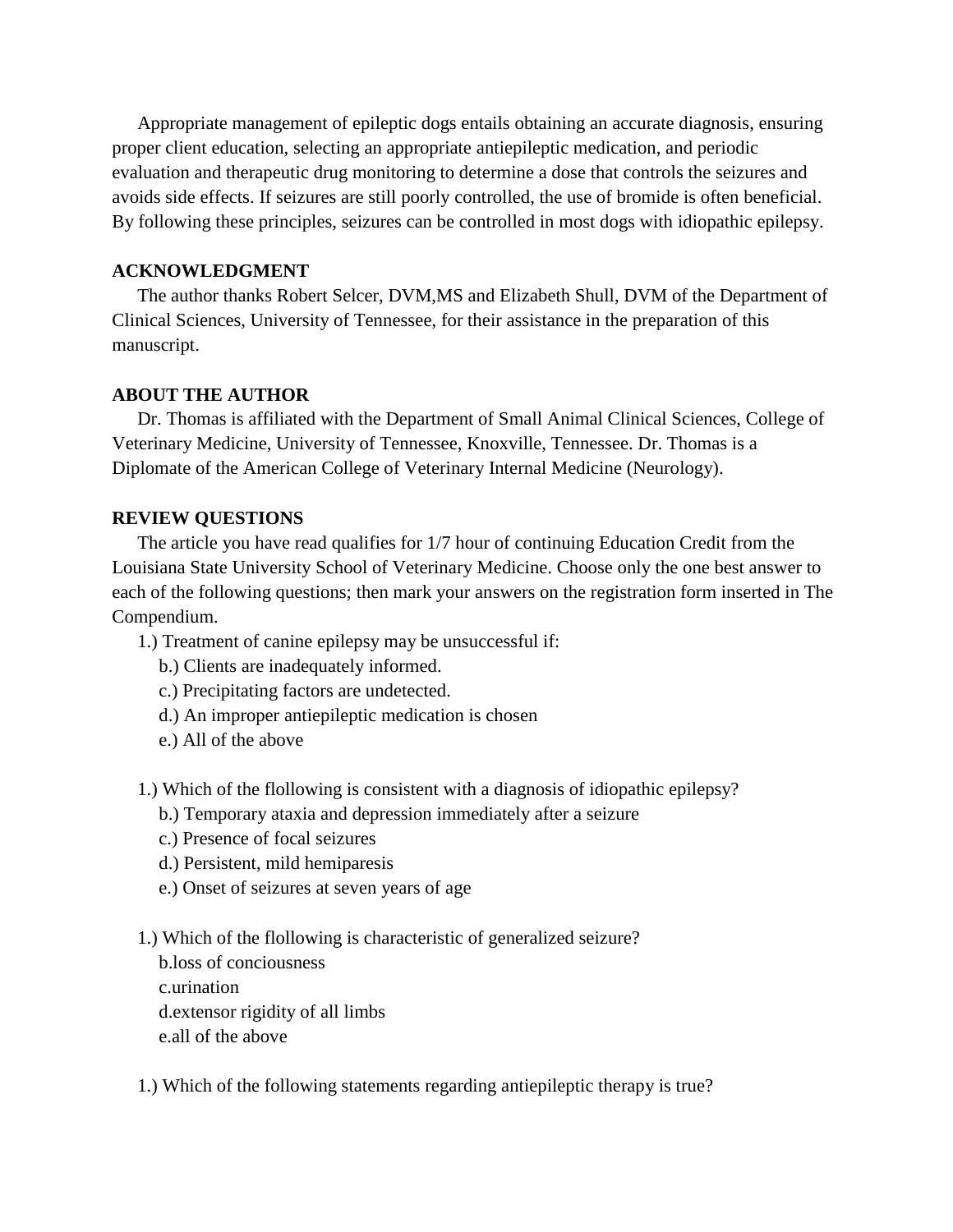b.) Phenobarbital is the initial drug of choice in epileptic dogs

c.) Polyruia, polydipsia and sedation are common side effects

d.) Optimum therapy requires frequent reevaluation and occasional dose adjustments

e.) All of the above

1.) Which of the following statements regarding therapeutic monitoring of serum phenobarbital concentrations is true?

b.) Serum concentrations should be evaluated approximately 24 hours after starting therapy

c.) The target range is 50 to 90 micrograms/ml

d.) The serum sample should be collected immediately before the next dose

e.) The primary goal of antiepileptic therapy is to achieve a serum concentration within the target range

1.) Which of the following statements regarding hepatotoxicity due to antiepileptic medication is true?

b.) Hepatic injury is irreversible

c.) Elevated serum alkaline phosphatase indicates morphologic liver damage

d.) Bromide should be used as an alternative therapy

e.) Phenobarbital has not been associated with severe hepatotoxicity

1.) Approximately how many dogs with idiopathic epilepsy refractory to phenobarbital will have improved seizure control with the addition of bromide therapy?

b.) 10%

- c.) 50%
- d.) 25%
- e.) 80%

1.) Which of the following is an appropriate recommendation for a dog with idiopathic epilepsy that has poorly controlled seizures and a trough serum pehnobarbital concentration of 15 micrograms/ml.

b.) Question the owner regarding compliance, and if compliance is good, increase the dose of phenobarbital.

c.) Change therapy to potassium bromide

d.) Add chlorazepate to the treatment regimen

e.) Change therapy to valproate

1.) A dog with focal seizures, blindness in the left visual field and proprioceptive deficits on the left most likely has:

b.) idiopathic epilepsy